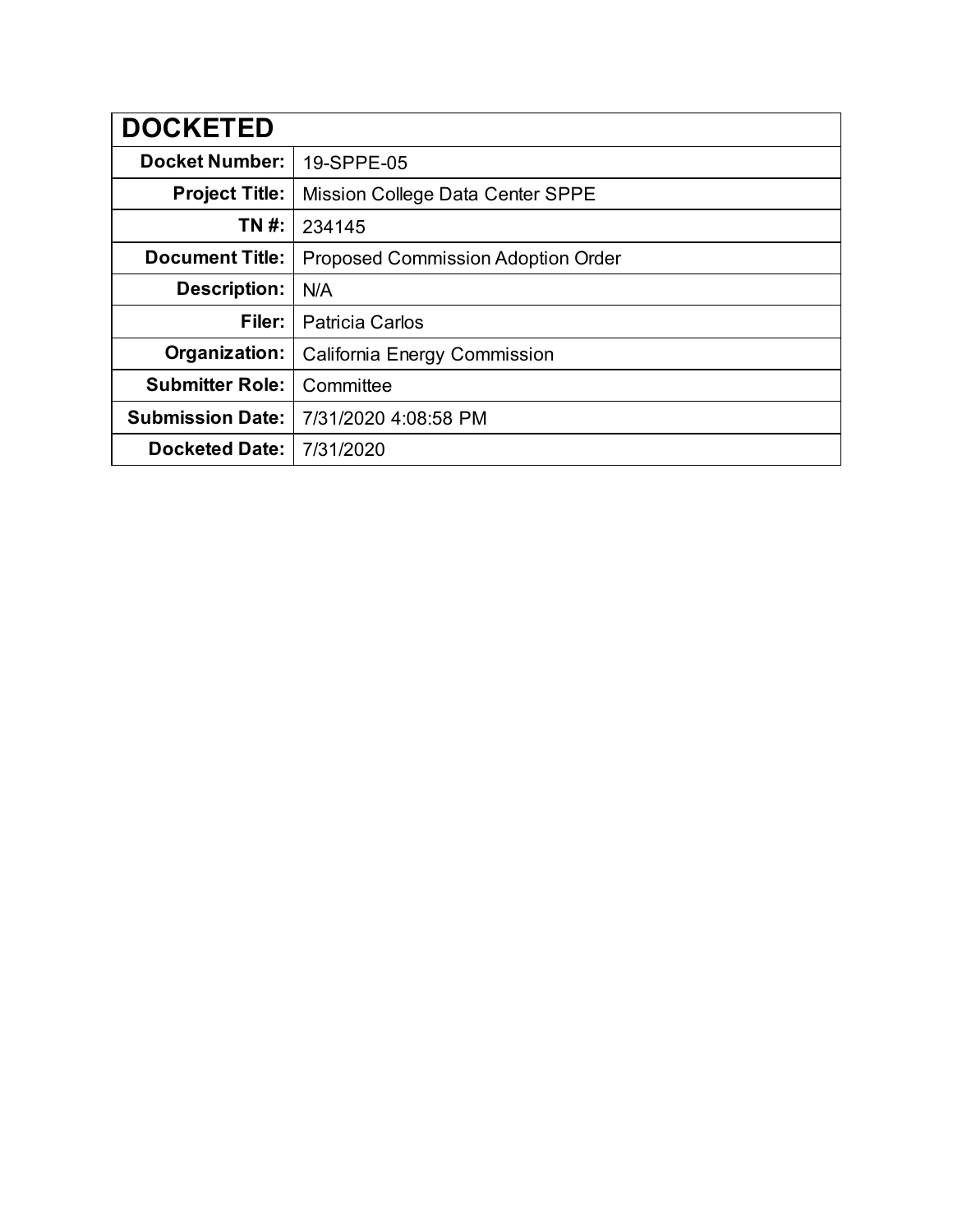

 **State of California State Energy Resources Conservation and Development Commission 1516 Ninth Street, Sacramento, CA 95814 1-800-822-6228 – www.energy.ca.gov**

**APPLICATION FOR SMALL POWER PLANT EXEMPTION FOR THE:**

*MISSION COLLEGE BACKUP GENERATING FACILITY*

 **Docket No. 19-SPPE-05**

## **[PROPOSED] COMMISSION ADOPTION ORDER**

By this **ORDER**, the California Energy Commission (CEC) hereby adopts as its own Commission Decision the Committee Proposed Decision dated July 31, 2020<sup>1</sup> [and Errata, dated August , 2020].<sup>2</sup>

The Commission Decision addresses the Application for a Small Power Plant Exemption submitted by Oppidan Investment Company<sup>3</sup> (Applicant) for the Mission College Backup Generating Facility, which includes 43 2.5-megawatt and two 600-kilowatt diesel generators (Backup Generators) to support the Mission College Data Center's uninterruptible power supply system. The Mission College Data Center, the Backup Generators, and related activities, are collectively referred to herein as "the Project."

The Commission Decision is based upon the hearing record of these proceedings. The Initial Study/Mitigated Negative Declaration and the entire hearing record are on file in the CEC's Docket Unit, located at 1516 Ninth Street, Sacramento, CA, 95814, and are available for inspection by any interested person. The documents and other materials that make up the record of this proceeding relied upon in making this decision are also available online on the [CEC's web page](http://ww2.energy.ca.gov/sitingcases/missioncollege) at

http://ww2.energy.ca.gov/sitingcases/missioncollege/.

<sup>1</sup> TN 234113.

<sup>2</sup> TN TBD.

<sup>3</sup> On November 25, 2019, Oppidan Investment Company submitted an application (Application) to the CEC for a SPPE for the Mission College Backup Generating Facility in Santa Clara, California. (TN 230848.)